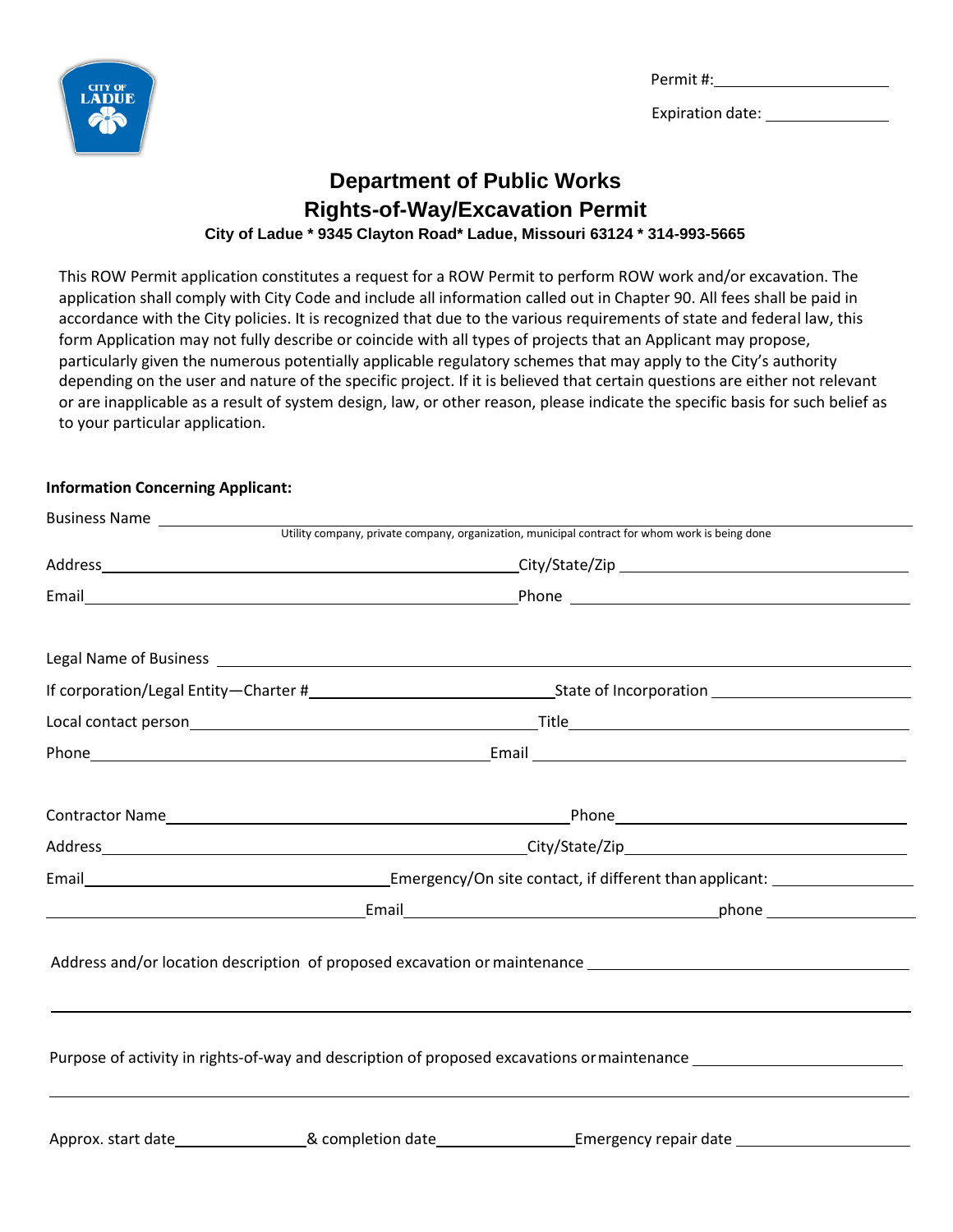# **ROW Permit Application Submission Requirements**

## **For all permits, the following information shall be submitted with this application.**

□ Copy of ROW Use Agreement or franchise between applicant and the City or other authorization from the City, if any.

□ Total linear feet of Applicant's facilities currently in Ladue's rights-of-way AND Total linear feet of Applicant's facilities in Ladue's rights-of way after completion of this project.

 $\Box$  If tree trimming and pruning are anticipated, written request has been submitted or is attached stating the trees and type and extent of trimming for city approval in accordance with Sec. 90-283(h)(3)

 $\Box$  Traffic control plan consistent with MUTCD and Sec. 90-283 (4)(9).e demonstrating the protective measures and devices proposed to minimize disruptions to efficient pedestrian and vehicular traffic.

 $\Box$  Location of temporary off-street parking (shall not be within the City rights-of-way).

 $\Box$  Proof of Insurance in compliance with Sec. 90-283(e)(2) or information establishing exemption in compliance with Sec. 90-283 (e)(2) .

□ Surety or Bond – Amount to ensure completion of said project and restoration of City rights-of-way in accordance with Sec. 90-283 (e) (1) (in an amount to be determined by the City to be sufficient), or provide information establishing exemption in compliance with Sec. 90-283 (e) (1).

 $\Box$  As-built drawings for new permanent installation projects should be provided at project completion.

The Applicant will supply any other information required by the City at the time of submittal of the application or during City review of the same with respect to use of City rights-of-way.

Applicants are required to notify adjacent property owners whose property may be impacted. That notification should list the scope of work being performed and a contact person at the company for resident's issues.

#### **If performing Excavation, two (2) copies of the following information shall be submitted with this application.**

 $\Box$  Site plan including a map of all work to be done, showing proposed underground facilities to be installed, proposed material, proposed depth/grade, and all other requirements of Sec. 90-283 (c) &(d).

□ Map of location and route of all proposed facilities to be installed including relationship of all existing facilities to existing streets, the number of road crossing, the number of entrance drive crossings, and the locations of existing ROW facilities.

 $\Box$  List of construction methods for protection of existing structures, fixtures, and other Facilities along with erosion control in compliance with Sec. 90-283 (d)(9).Q.

 $\Box$  Estimated number of proposed Excavations and the size, length, width, and depth of such Excavations and length, size, type, and proposed depth of any conduits or any other enclosures.

 $\Box$  Sources of off-site fill material or spoil sites, and all information relative to haul routes, trucks, and equipment.

□ The estimated schedule of operations, including the dates of starting and completion of ROW work.

If performing any excavation, Applicant will contact Dig Rite prior to commencing any excavation in the rights-ofway. (MO One Call 1-800-344-7483)

All construction, maintenance and beautification must take place between 7:00am and 6:00pm, Monday through Saturday.